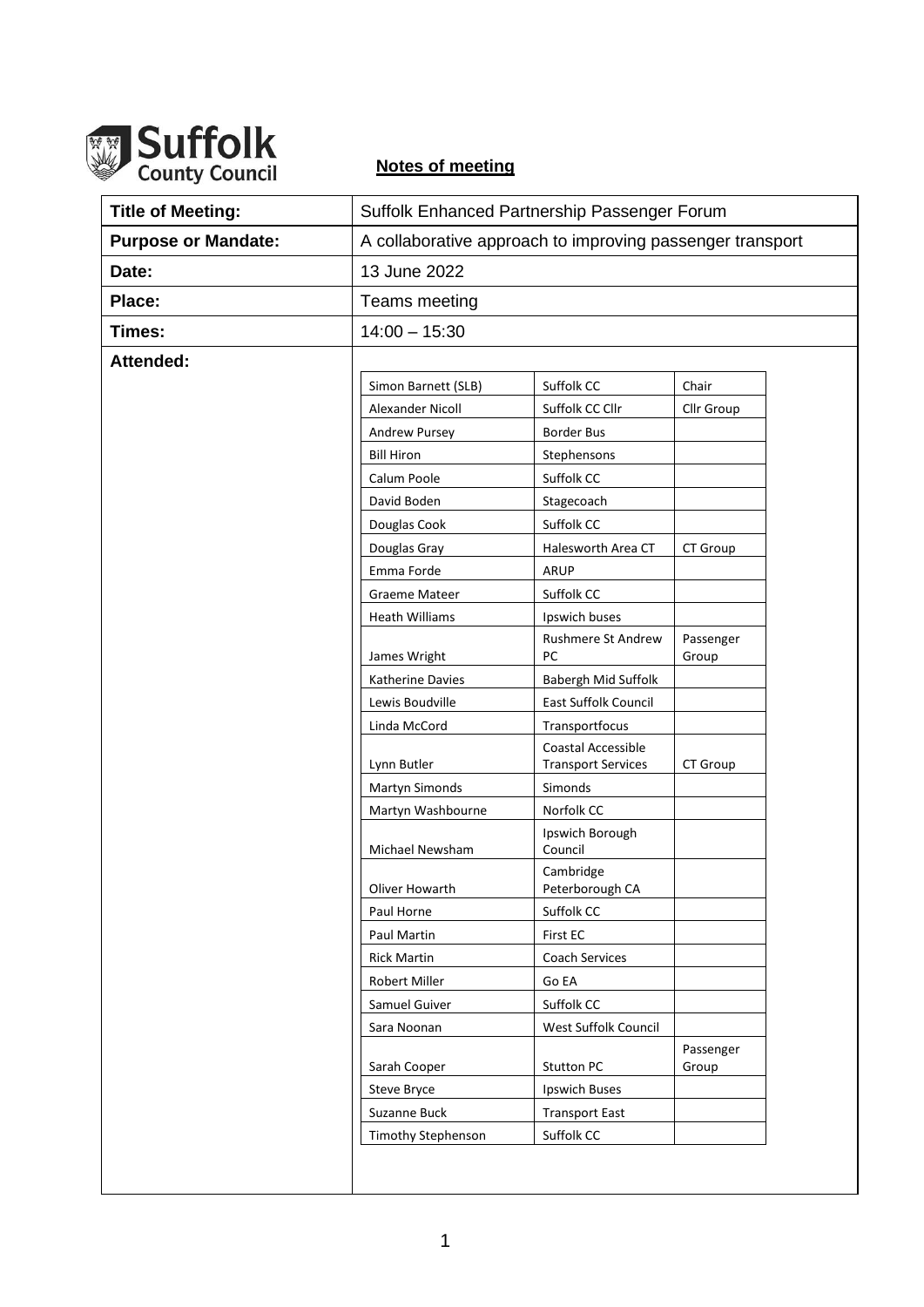| <b>Minute-taker:</b> | Horne |
|----------------------|-------|

| Item                | <b>Item Description</b>           | Relevant business considered, facts noted, the decision                                                    |  |
|---------------------|-----------------------------------|------------------------------------------------------------------------------------------------------------|--|
| No.<br>$\mathbf{1}$ | Welcome                           | taken and its rationale                                                                                    |  |
|                     |                                   |                                                                                                            |  |
| a<br>$\overline{2}$ |                                   | Simon Barnett welcomed people to the meeting                                                               |  |
|                     | Introduction & purpose of meeting |                                                                                                            |  |
| a                   |                                   | Simon Barnett explained the Enhanced Partnership (EP)                                                      |  |
|                     |                                   | governance structure and purpose of the Forum as outlined in<br>the EP.                                    |  |
|                     |                                   | The Suffolk Enhanced Partnership Forum will provide                                                        |  |
|                     |                                   | opportunities for discussing issues of all kinds affecting the                                             |  |
|                     |                                   | Suffolk bus network, consulting with and building consensus                                                |  |
|                     |                                   | across the various stakeholders and making recommendations                                                 |  |
|                     |                                   | to the Suffolk EP Board. It will oversee the delivery of EP                                                |  |
|                     |                                   | scheme initiatives and review progress.                                                                    |  |
| b                   |                                   | Simon Barnett, as EP Manager, introduced Cllr Nicoll (Chair of                                             |  |
|                     |                                   | the EP Board) and the Suffolk County Council team structure                                                |  |
|                     |                                   | committed to supporting the delivery of the EP including the                                               |  |
|                     |                                   | following who support the bus network and will attend the                                                  |  |
|                     |                                   | Forum to provide updates on their work and take questions.                                                 |  |
|                     | <b>Traffic Signals</b>            | Douglas Cook, Senior Intelligent Transport Systems Engineer                                                |  |
|                     |                                   | responsible for overseeing the effective deployment and                                                    |  |
|                     |                                   | management of traffic signals to support the delivery of efficient                                         |  |
|                     |                                   | traffic flow across the County                                                                             |  |
|                     | <b>Network Assurance</b>          | Sam Guiver, network assurance manager. Sam's team handles                                                  |  |
|                     |                                   | the booking and monitoring of road space by utility companies,                                             |  |
|                     |                                   | Suffolk Highways and others who wish to work in the highway.                                               |  |
|                     | Highways                          | Mark Wedgwood, Highways Assessment and Claims Manager                                                      |  |
|                     | Maintenance                       | was unable to attend due to an urgent operational issue. Mark                                              |  |
|                     |                                   | reports to the meeting on maintenance issues. In his absence                                               |  |
|                     |                                   | he provided a written reminder of the highways fault reporting                                             |  |
|                     |                                   | system https://www.suffolk.gov.uk/roads-and-<br>transport/highway-maintenance/report-a-highways-issue/ and |  |
|                     |                                   | reminded bus operators of the guidance for reporting                                                       |  |
|                     |                                   | overhanging branches. This guidance available for re                                                       |  |
|                     |                                   | circulation if required please contact                                                                     |  |
|                     |                                   | bus.strategy@suffok.gov.uk                                                                                 |  |
| 3                   | <b>Schemes</b>                    |                                                                                                            |  |
|                     | obligations                       |                                                                                                            |  |
|                     |                                   | The Enhance Partnership contains statutory obligations on the                                              |  |
|                     |                                   | partnership. Simon Barnett provided a brief overview and                                                   |  |
|                     |                                   | invited Forum members to act as spokesperson for one of the                                                |  |
|                     |                                   | obligations at future Forum meetings                                                                       |  |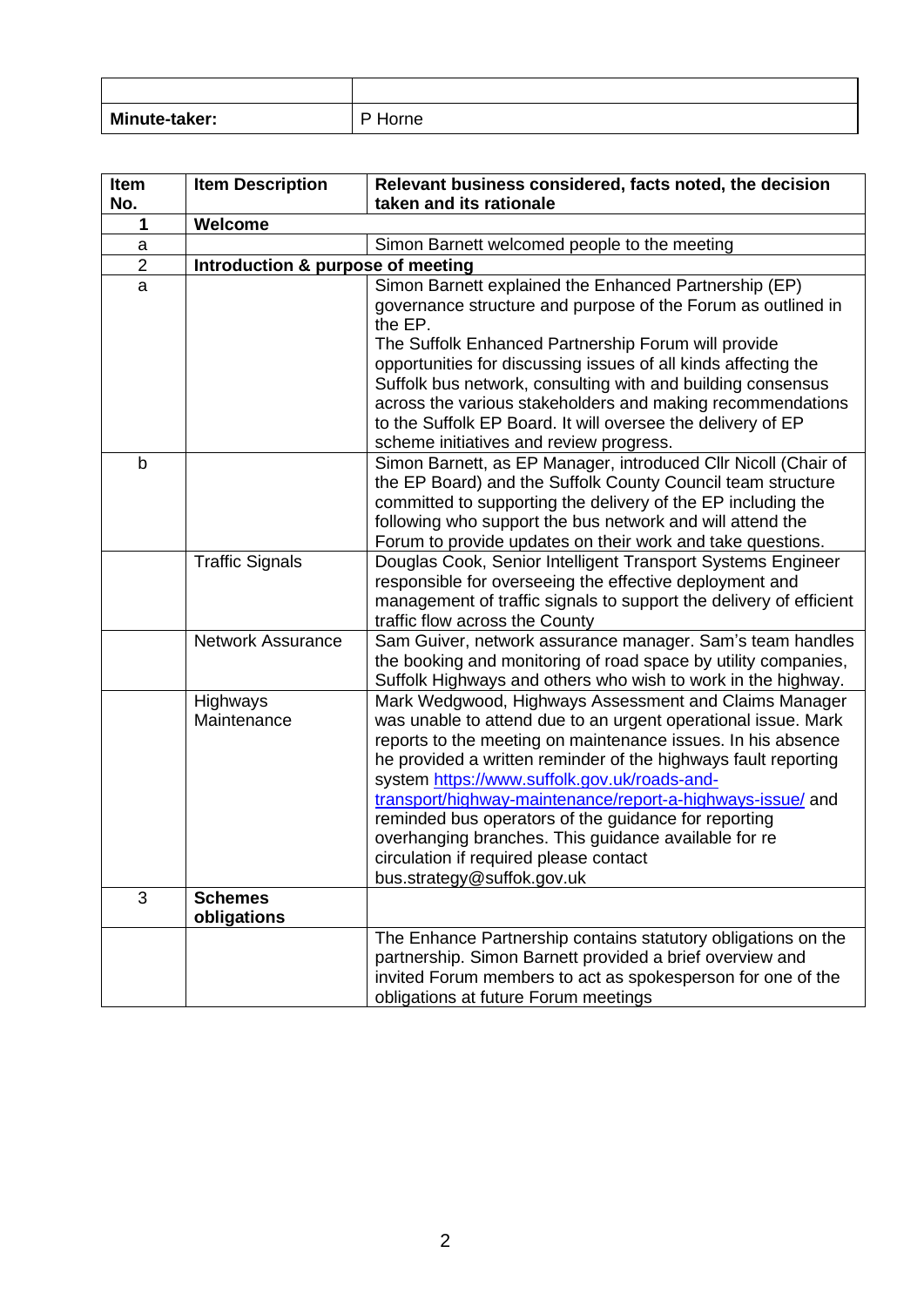| a            | Infrastructure      | Initially an audit of the 6800 bus stops to identify what is<br>needed to refurbish the stops and provide evidence for<br>potential future bids.                                                                                                                                                                                                                                                                                                                                       |
|--------------|---------------------|----------------------------------------------------------------------------------------------------------------------------------------------------------------------------------------------------------------------------------------------------------------------------------------------------------------------------------------------------------------------------------------------------------------------------------------------------------------------------------------|
|              |                     | James Wright & Doug Gray offered to audit stops in their<br>locality.                                                                                                                                                                                                                                                                                                                                                                                                                  |
|              |                     | Action 1 / 1 Simon Barnett to provide pro forma for bus stop<br>asset audit, for distribution                                                                                                                                                                                                                                                                                                                                                                                          |
|              |                     | Lewis Boudville (via chat) highlighted need to ensure bus stop<br>clearways are provided where necessary, these locations to be<br>raised via reporting system as described on the EP web page<br>https://www.suffolkonboard.com/buses/suffolk-enhanced-<br>partnership/. The audit should also ensure clearways are<br>compliant with - Traffic Signs Regulations and General<br>Directions to ensure they are enforceable.                                                           |
|              |                     | Paul Martin (via chat) suggested that the bus stop audit<br>included latitude and longitude data to ensure the stops are in<br>the correct locations. [This data is held in the SCC bus<br>database and available for the audit]                                                                                                                                                                                                                                                       |
| b            | <b>Bus priority</b> | Emma Forde provided an update on this obligation and<br>described the approach to undertaking a review of the long list<br>of proposed interventions that have been generated as part of<br>the Ipswich QBP process and BSIP and EP stakeholder<br>engagement meetings. Location based site meetings will be<br>used to consider individual or corridor based bus priority<br>measures to agree which schemes should be developed<br>initially ready for future funding opportunities. |
| $\mathbf C$  | Information         | Suffolk on Board web site to continue to be developed as<br>source of bus travel information.                                                                                                                                                                                                                                                                                                                                                                                          |
| $\mathsf{d}$ | Passenger Charter   | A joint Suffolk/Norfolk charter has been prepared with both<br>Essex and Cambridge/Peterborough authorities developing<br>their charter from the same source. The Charter describes what<br>passengers should expect from a bus service and scheduled to<br>be ready for use in July.                                                                                                                                                                                                  |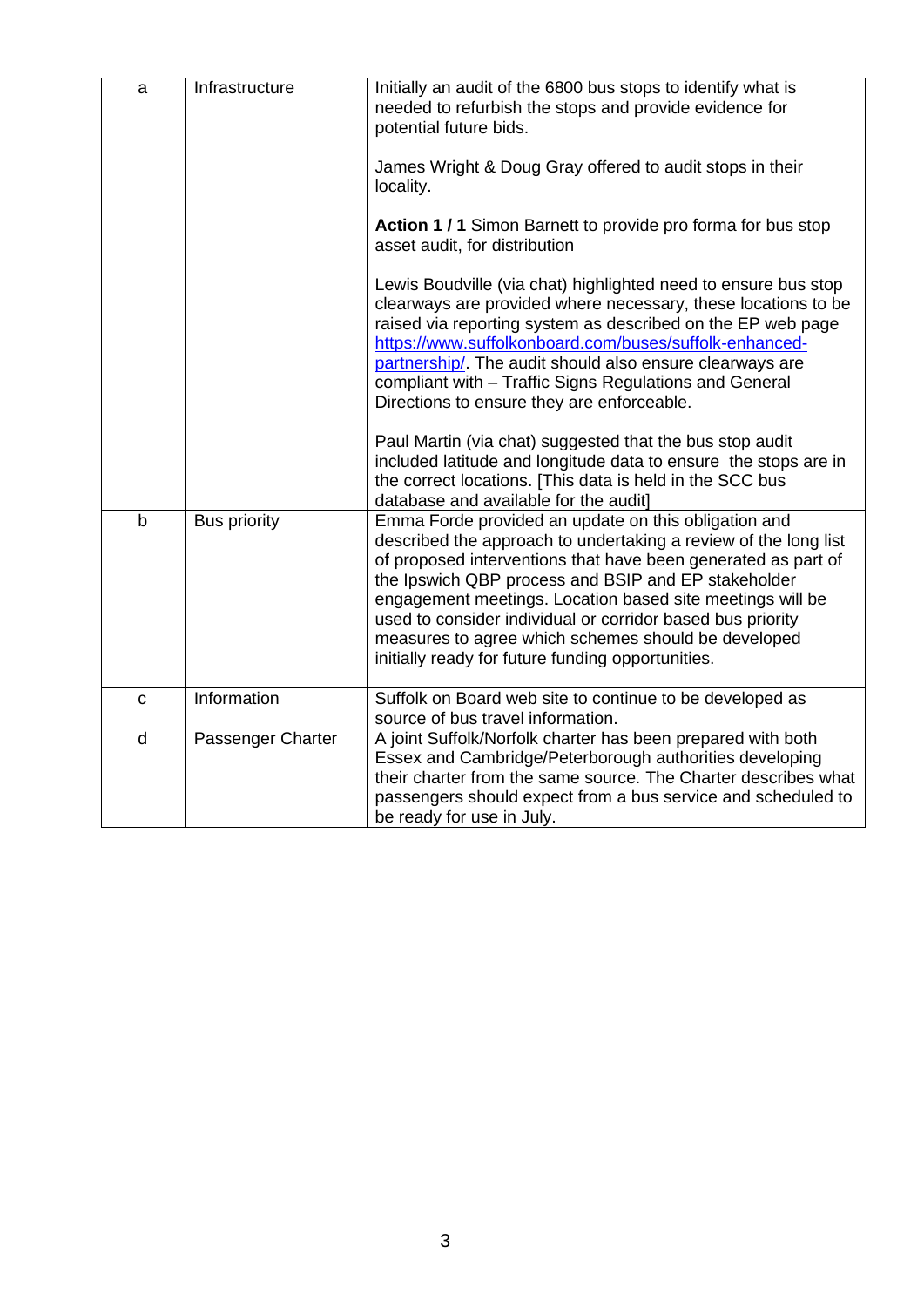| e | <b>Brand</b>                    | The EP Board established a sub-group to suggest options for a<br>brand to represent the partnership and presented some initial<br>concepts.                                                                                                                                  |
|---|---------------------------------|------------------------------------------------------------------------------------------------------------------------------------------------------------------------------------------------------------------------------------------------------------------------------|
|   |                                 | David Boden nervous at the branding suggestion, did not want<br>the use of an "obscure word" for branding and proposed it is<br>returned to the Board for reconsideration                                                                                                    |
|   |                                 | Sarah Cooper suggested retaining the SCC Suffolk on Board<br>brand for the new partnership                                                                                                                                                                                   |
|   |                                 | Alexander Nicoll emphasised the Board not wishing to impose<br>a solution and it will be taken back to the Board to consider<br>options to identify a shorthand means of presenting a collective<br>partnership view for future funding bids and documentation by<br>the EP. |
|   |                                 | James Wright noted the potential for a brand such as "Flow"<br>and suggested it might be appropriate to take branding forward<br>at a later date to demonstrate the EP when measures are<br>introduced.                                                                      |
| f | Socially necessary<br>services  | Potential to increase the integration of school and public<br>service buses, especially with future contract renewals.                                                                                                                                                       |
|   |                                 | David Boden suggested contact is made with Paul Belotti re<br>similar activity in East Riding.                                                                                                                                                                               |
| g | Network review                  | Simon Barnett has spoken to operators to meet DfT 1/7/22<br>review target to understand level of service which can be<br>expected when Covid support funding ends in October 2022.                                                                                           |
| h | Bus rapid transit               | Suitable corridors to be proposed for study                                                                                                                                                                                                                                  |
|   |                                 | Oliver Howarth highlighted Cambridge to Haverhill Bus Rapid<br><b>Transit proposals</b>                                                                                                                                                                                      |
| i | Engagement                      | Engagement with stakeholders required to examine the levers<br>to promote bus travel on existing trips and when planning new<br>developments.                                                                                                                                |
|   | Ticketing                       | Multi Operator ticketing to be pursued to provide an<br>improvement for the travelling public.                                                                                                                                                                               |
|   |                                 | Doug Gray raised concerns at cost for set up and running was<br>beyond smaller operations. Timothy Stephenson highlighted<br>central government plans to provide a centralised back office<br>and SCC would seek to bid for equipment.                                       |
|   |                                 | Encouraging debate regarding need to promote plus bus<br>ticketing options to really address integration across modes -<br>David Boden offered his help with working towards multi modal<br>ticketing                                                                        |
|   |                                 | Lynn Butler asked for funding for options for sect 22<br>concessionary passes. Timothy Stephenson to investigate<br>options for this.                                                                                                                                        |
| 4 | <b>Funding</b><br>opportunities |                                                                                                                                                                                                                                                                              |